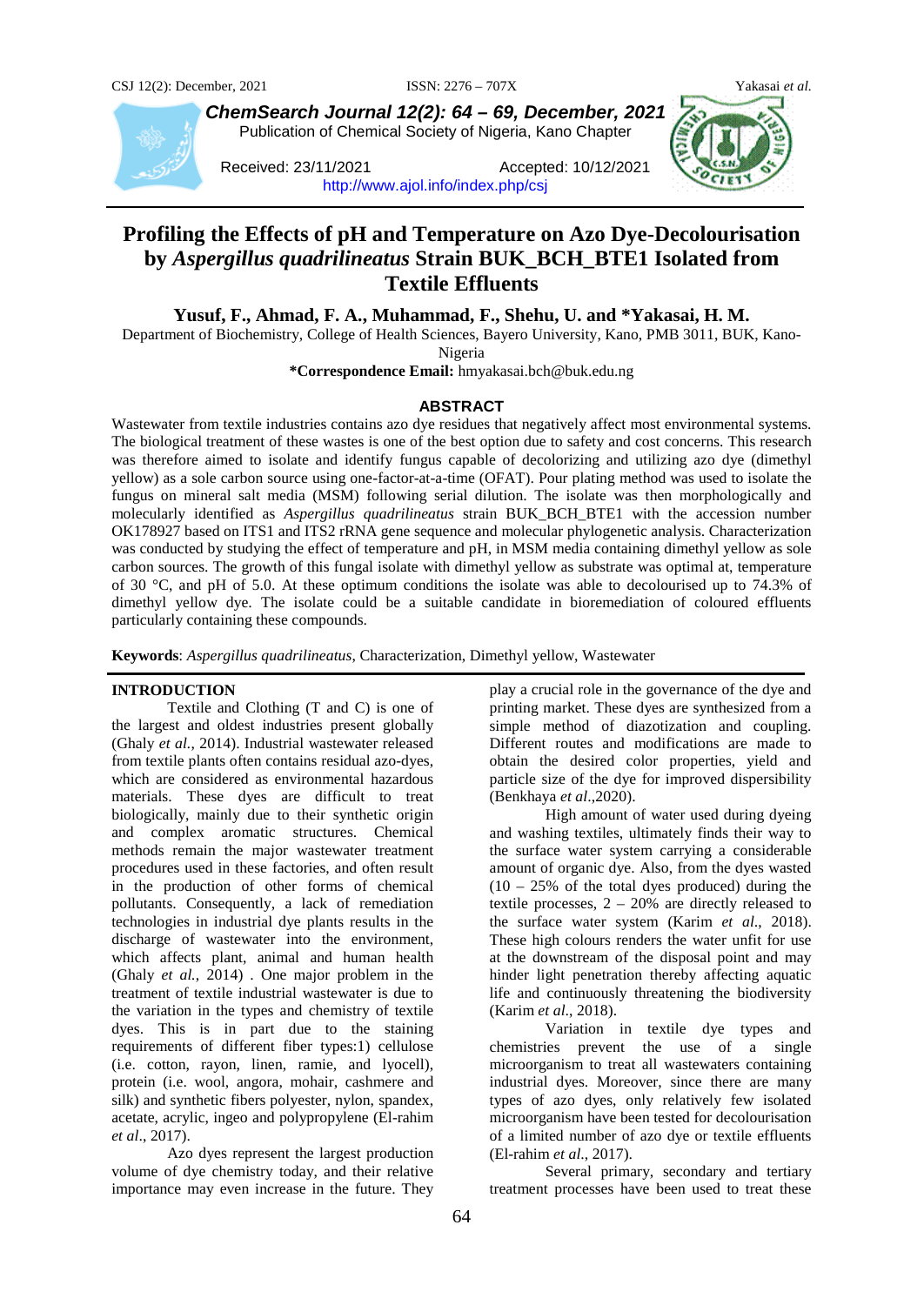effluents, which include flocculation, chemical coagulation, simple sedimentation, aerated lagoons, aerobic activated sludge, trickling filters, reverse osmosis and electrodialysis. However, these treatments are not found effective against the removal of all dyes and chemicals used in the industry (Ghaly *et al*., 2014). These effluents do not only contain high concentration of dyes, but also contain the chemicals used in the various processing stages. Some trace metals such as chromium, arsenic, copper and zinc are present in these effluent and are capable of causing several health problems including haemorrhage, ulceration of skin, nausea, severe irritation of skin and dermatitis (Ghaly *et al*., 2014).

Bioremediation of textile dyes can be achieved using microorganism and biocatalyst each of which has their pros and cons in terms of decolorizing efficiency, suitability and working capability (pH, concentration of dye and temperature). Microorganisms have the capability of releasing enzymes that can neutralize harmful pollutants from the contaminated site (Ghosh *etal*., 2016).

The role of fungi in the wastewater treatment has proved them suitable and effective for dyes degradation/ decolourisation and the removal of colorants from the textile effluents (Singh, 2017). Until present, the use of bacteria for dye decolourisation has been well exploited, though the search for a suitable degrader/ decolouriser/ reducer microbe is still on going with hope of getting a multi-degrader organism that could simultaneously dealt with many contaminants in the environment. This research was therefore, aimed to isolate, and identify and fungus with potential to decolorize azo dye (dimethyl yellow).

# **MATERIALS AND METHODS Azo dye**

Dimethyl yellow (N,N-Dimethyl-4- (phenyldiazenyl)aniline, is an organic compounds with the formula $(C_{14}H_{15}N_3)$ molecular weight of 225.3 g/mol and was purchased from Qualikems Fine Chemicals Pvt. Ltd Plot No.68 / 69, GIDC, Industrial Estate Nandesari, Vadodara, (India). It is 99.9 % pure. It is a yellow azo dye derived from dimethyl aniline. The dye was supplied by Department of Pure and Industrial Chemistry in Bayero University Kano, Nigeria and a working concentration of 100 μg/mL.

# **Samples collection**

Wastewater and dye contaminated soil samples were collected from discharge site of Angels spinners and dyers located on latitude 11°56-56.49"N and longitude 829 -23.04"E, Plot 8 Sharada Industrial Estate Phase III, of Kano State, Nigeria in the month of August 2019. All samples were collected in sterile 1 L bottles and transferred

to the laboratory and stored at 4 ℃ during 24 hours before fungal isolation.

#### **Microbiological media**

Mineral salts medium (MSM) was prepared as described by Yang *et al*.(2006) with some modifications. The medium contained:  $NH_4NO_3$  (0.5g/L),  $K_2HPO_4$  (1.5 g/L),  $KH_2PO_4$  $(0.5g/L)$ , MgSO<sub>4</sub>·7H<sub>2</sub>O  $(0.2 g/L)$ , FeSO<sub>4</sub>  $(0.02 g/L)$ g/L), CaCl<sub>2</sub> (0.05g/L) and CuSO<sub>4</sub> (0.02 g/L). The medium was supplemented with  $(0.5 \text{ g/L})$  yeast extract as a source of growth factors, then Dimethyl yellow (100 μg/mL) the pH was adjusted 5.0 using 0.5M phosphate buffer. This medium was solidified by the addition of 1.7% agar as solidifying agent. Liquid medium was used for testing the decolourisation activity of all fungi.

#### **Isolation of azo dye-degrading microorganisms**

A 10 g of each soil samples was separately suspended in 100 ml sterilized saline solution (0.85% NaCl) and shaken for 1 h at 150 rpm. A 1 mL aliquot of each soil suspension was separately added into a petri dish and 25 mL of molten cooled MSM agar medium, containing dimethyl yellow azo-dye at100 μg/mL, was poured into the plate and the contents was thoroughly mixed. Plates were incubated at 28 °C for 5 days. Colonies appearing after incubation were picked, purified by streaking multiple times on the same initial isolation medium, and maintained on the same medium. The medium was adjusted to pH 5.0 prior to use (El-rahim *et al*., 2017).

#### **Morphological Identification of the dye decolorizing fungi**

Fungi isolated was identified through macroscopic observation of their subculture colonies, microscopic examination of their spores and hyphal appendages using wet mount techniques. Distilled water and lacto phenol cotton blue were utilized as mountants(Ologbosere *et al*., 2016). The result of the microscopy was compared with illustrations contain in colour atlas of mycology.

#### **Inoculum preparation**

Spore suspension was prepared by washing 3 day-old fungus slants with sterilized saline solution (0.85% NaCl). The optical density was measured at 600 nm and adjusted to A 600 nm= 1.0 prior to inoculation(El-rahim *et al*., 2017).

# **Characterization of Fungal Growth**

Factors influencing growth by the fungus were characterized using one factor at a time (OFAT). Experiments were performed in McCartney bottles containing 50 mL sterile MSM medium inoculated with 100  $\mu$ L of the fungal isolates.

# **Effect of initial pH on fungal growth**

pH was varied over a range of 5.0 – 7.0 in order to determine the optimum pH that support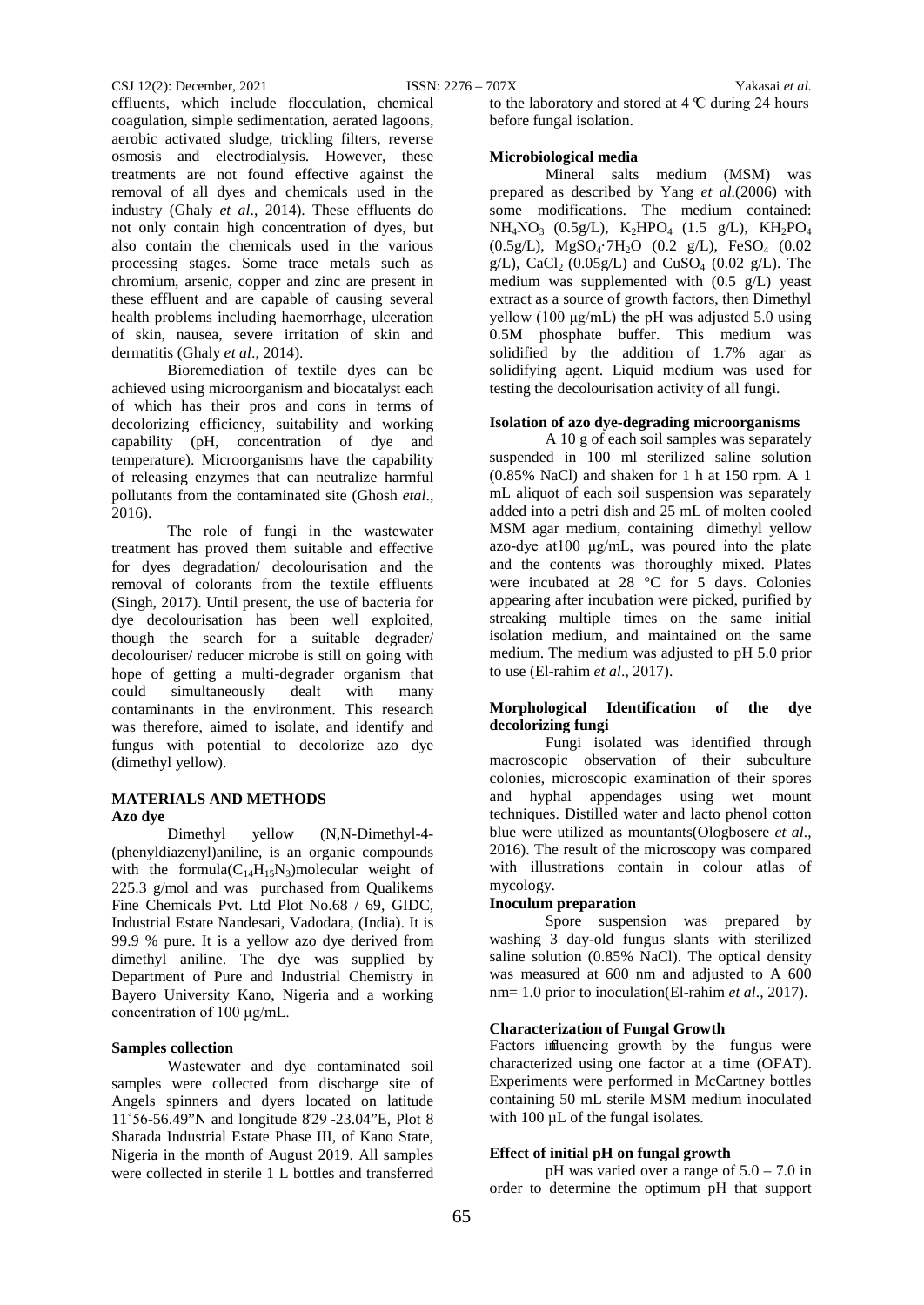#### CSJ 12(2): December, 2021 ISSN: 2276 – 707X Yakasai *et al.*

fungal growth. Into 50 mL of MSM medium supplemented with 100μg/mL of the tested azo dye (dimethyl yellow) 100  $\mu$ L (OD<sub>600</sub> = 1.0) of spore suspension was inoculated and incubated at 28 °C for 96 h. Three replicates cultures were used. After every 24 h of incubation at 28 °C for the period of 96 h, aliquot (1 mL) from the culture media was removed while the optical density was measured at 600 nm (El-rahim *et al*., 2017).

## **Effect of temperature on fungal growth**

Temperature was varied over a range of 25 °C – 50 °C in order to determine the optimum temperature that support fungal growth. Into 50 mL of MSM medium supplemented with 100μg/mL of the tested azo dye (dimethyl yellow) 100 µL ( $OD_{600} = 1.0$ ) of spore suspension was inoculated and incubated at 28 °C for 96 h. Three replicates cultures were used.After every 24 h of incubation at 28 °C for the period of 120 h, aliquot (1mL) from the culture media was removed while the optical density was measured at 600 nm(Elrahim *et al*., 2017).

#### **RESULTS AND DISCUSSION**

#### **Isolation and Identification of Dimethyl yellow Decolorizing-Fungi**

## **a) Isolation of dimethyl yellow-decolorizing fungi**

A total of 10 fungal isolates labelled (C1, C2, C3, C4, C5, Y1, Y2, Y3, Y5 and Y6) were isolated from dye contaminated soil and wastewater samples. The azo dye (dimethyl yellow)was separately used as sole carbon sources on MSM media. Only isolate with potential of metabolizing the dye as energy source grew on the media, only isolate C3 was able to grow on the dye Thus, this isolate was selected as candidate isolate for the characterization work.

## **b) Identification of dimethyl yellow-decolorizing fungal isolate**

# **i) Wet Mounts Techniques**

The results as observed using lacto phenol cotton blue and distilled water revealed the fungus to be filamentous, spore forming, and also containing smooth and colourless conidiophores (Ologbosere *et al*., 2016).

#### **ii) Molecular identification and phylogenetic analysis**

Identification of the fungus was carried out based on the ITS1 and ITS2 gene sequence of the fungus. A total of 1000 bases of the ribosomal gene were obtained and compared with GenBank database using the Blast server at (National centre for Biotechnology information) NCBI (http://www.ncbi.nlm.nih.gov/BLAST/). This analysis showed that the DNA sequences obtained from the ITS1 and ITS2 analysis were closely related to the partial sequences of several *Aspergillus* species with over 96.33% similarity. Molecular phylogenetic studies using the neighbour joining method linked the identity of the obtained sequence to *Aspergillus quadrilineatus*. Thus, this fungus was assigned tentatively as *Aspergillus quadrilineatus* strain BUK\_BCH\_BTE1. Details of the molecular phylogenetic studies is presented in Figure 1.



**Figure 1: Cladogram (neighbour-joining method) indicating the genetic relationship between unknown and referenced related microorganisms based ITS1 and ITS2 gene sequence analysis. Accession numbers are accompanied by the specie names of their ITS1 and ITS2 rRNA sequences**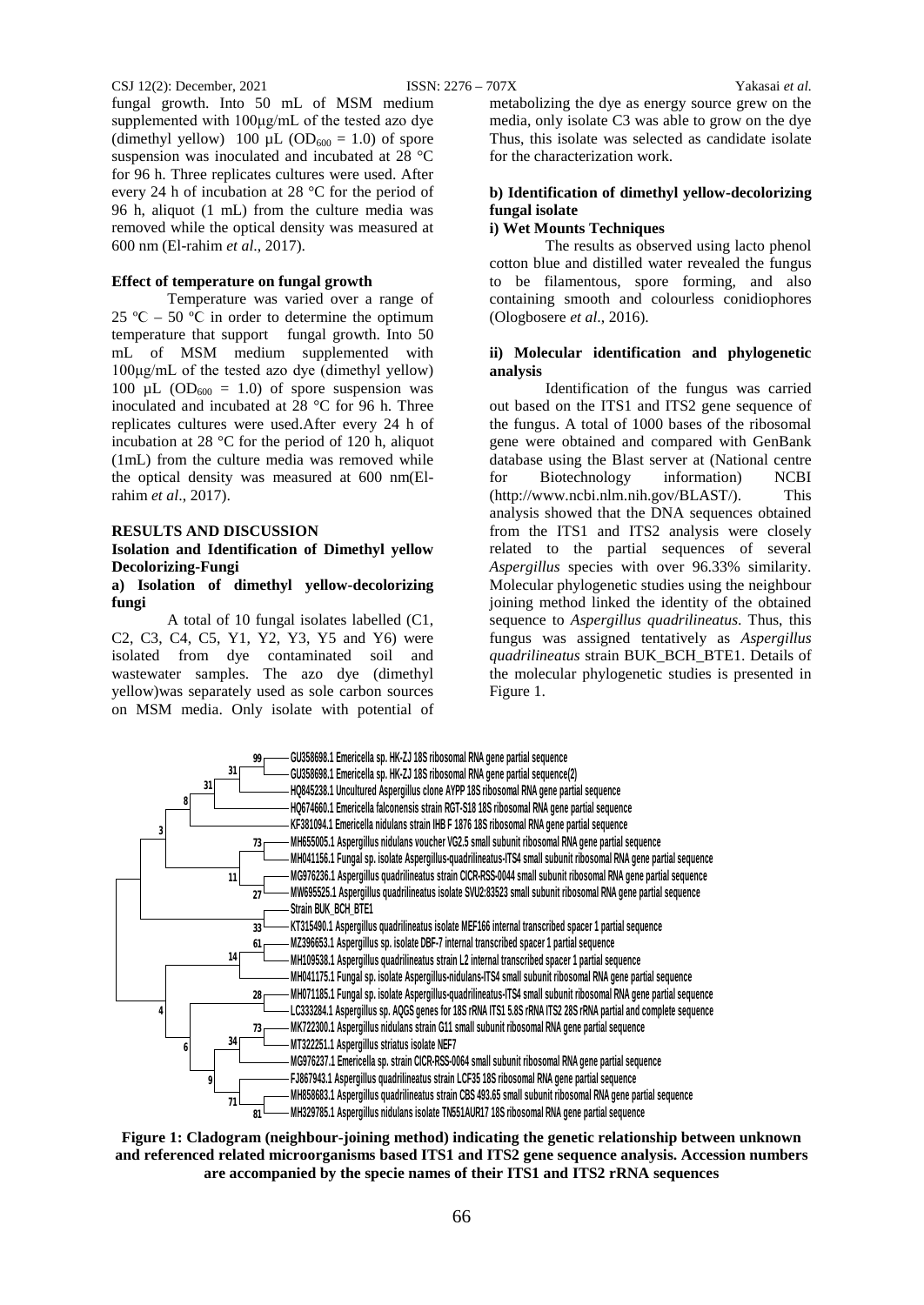#### CSJ 12(2): December, 2021 ISSN: 2276 – 707X Yakasai *et al.*

# **Characterization of Growth Potentials of the Isolated Fungus**

#### **Effect of initial pH on fungal growth**

The effect of various initial pH ranging from 4.5 to 7.0 on the growth of the *Aspergillus quadrilineatus* strain BUK\_BCH\_BTE1 on MSM media was presented on Figure 2.It was found that the growth of this isolate was optimum at pH 5.0, a significant decrease  $(p<0.05)$  in growth was observed at pH higher than 5.0 following 72 h incubation .This result was in agreement with the work of (Wang *et al*., 2017) who reported that tolerance of fungi to acidic condition is one of the

important factors which should be considered in the large scale application. These results suggested that better fungal growth usually occurs at low pH values (Arti, 2019), during the adsorption process pH value affect the surface charges of mycelia and the structure of dye molecules. Mycelia surface shows negative charges when the pH value is higher than the isoelectric point of mycelia whereas surface shows positive charges. When the pH value is equal to the isoelectric point, surface charges of mycelia are in stable state in the dye solution. Congo red decolourisation is also affected by medium pH (Asses *et al*., 2018).



**Figure 2: Effect of initial pH on the growth of** *Aspergillus quadrilineatus* **strain BUK\_BCH\_BTE1 on MSM media incubated for 72 h. Error bars represent mean ± standard deviation (n=3)**

#### **Effect of temperature on fungal growth**

The effect of various range of temperatures 25 ºϹ to 50 ºϹ on the growth of the *Aspergillus quadrilineatus* strain BUK\_BCH\_BTE1 on MSM media was presented in Figure 3. It was found that the growth of this isolate was optimum at 30 ºϹ. A significant decrease ( $p < 0.05$ ) in growth was observed at temperature higher than30 ºϹ following 72 h incubation. Temperature is the most influencing factor that can affect the rate of dye decolourisation/degradation and biomass production (Arunprasath *et al*., 2019). Optimum temperature for respective organism induce growth and metabolic activities, all metabolic activities are based on performance of enzymes and optimum temperature provides favourable support for activation of enzymes (Arunprasath *et al*., 2019). Initially the growth of *Aspergillus quadrilineatus* strain BUK\_BCH\_BTE1 were found to increase with increasing incubation temperature for the organism. Further increase in temperature above 30 ºϹ resulted in decrease in growth activity. This could be attributed to the loss of cell viability

(Hefnawy *et al*., 2017) or might be due to the denaturation of ligninolytic enzymes. Similar results were obtained by (Asses *et al*. 2018) who found that the maximum decolourisation activity of *Aspergillus niger* to Congo red dye was at 30<sup>°</sup> and a significant decrease was observed at higher temperature.. The optimum temperature of 30 °C was also previously obtained (Wang *et al*., 2017), who reported that temperature affects mycelia growth, enzyme amount and enzyme activities, then affected decolourisation ability indirectly. The results of this findings are also in agreement with those reported by Erum and Ahmed, (2011) (*Aspergillus* species and Acid red 151 dye); Tan *et al*. (2016) (*Scheffersomyces spartinae* TLHS-SF1 and Acid scarlet 3R azo dye): Omar, (2016) (*Aspergillus niger* and Reactive red 98, reactive orange 122, reactive yellow 160, reactive blue 21, and reactive blue 19 reactive dyes); Hefnawy *et al*. (2017) (*Aspergillus flavus Penicillium canescens*  andDirec blue dye); Arunprasath *et al*. (2019) (*Lasidiplodia* spp and Triphenylmethane dye malachite green); Guo *et al*. (2019) (*Galactomyces geotricum* and Acid scarlet GR dye); and Singh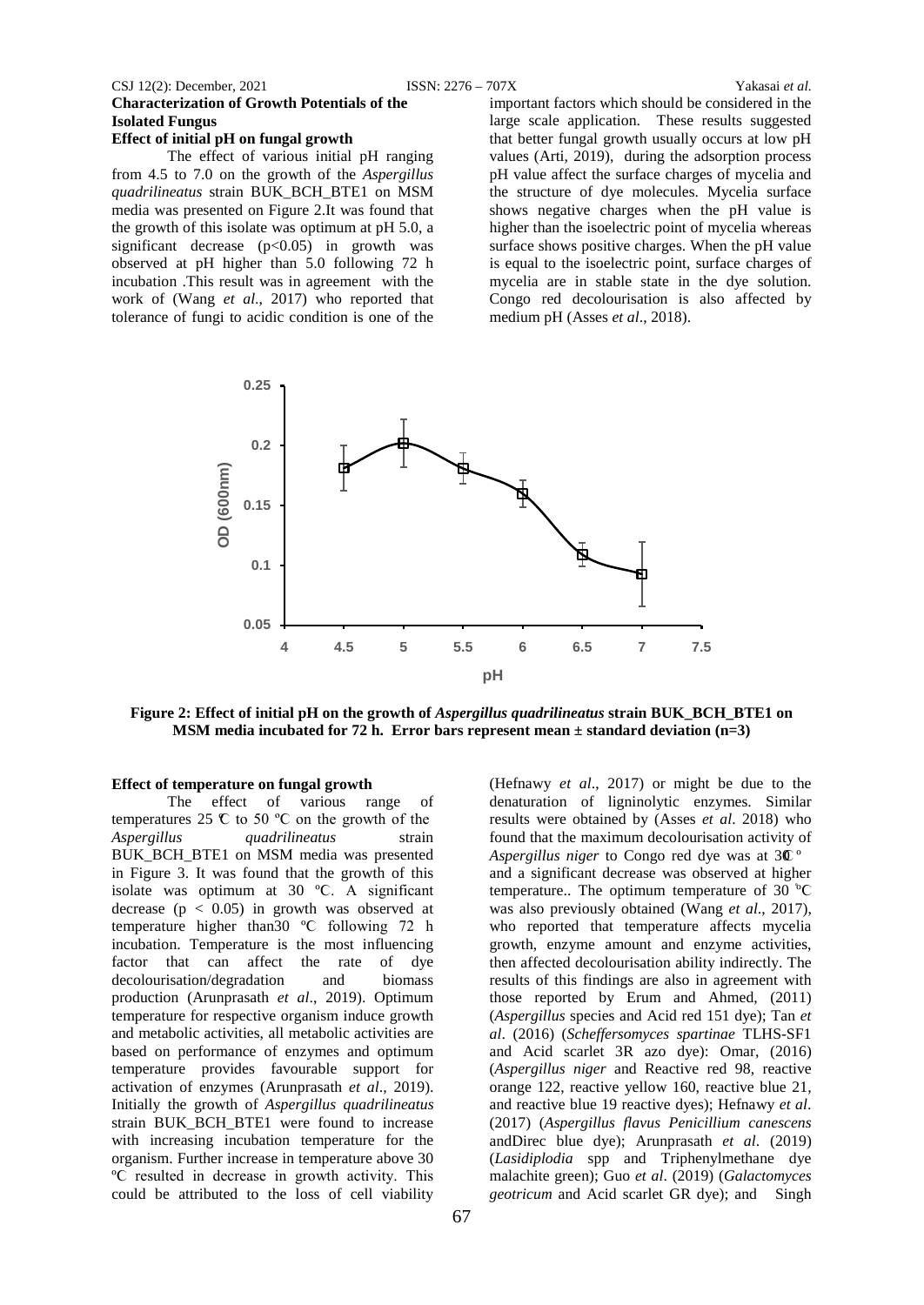#### CSJ 12(2): December, 2021 ISSN: 2276 – 707X Yakasai *et al.*

and Dwivedi (2020) (*Aspergillus terreus* GS28 and Direct blue-1 dye). Similar findings were observed by El-rahim *et al*. (2017) (*Aspergillus* spp and azo dyes); and Ilyas and Rehman, (2013) (*Aspergillus niger* and *Nigrospora* spp and Synozol red HF-6BN dye) which reported that *Aspergillus* species decolorizes best at 28 ºϹ. The result of the findings contradicts the works of Akdogan *et al*., (2014) (*Coprinus plicatilis* and Reactive blue 19 dye); Sumandono *et al*. (2015) (White rot fungus and Remazol brilliant blue R dye); Adnan *et al*., (2016) (*Armillaria* spp.sF022 and Acid red dye); Olufunke *et al*. (2016) (*Aspergillus* spp. *Cryptococcus* spp. *Candida albicans and* Malachite green, methyleneblue, Eosin Y and Carbolfuchsin dyes); and Fetyan *et al*. (2016) (*Saccharomyces cerevisiae* and Direct blues 71 dye) who reported temperature lower than 30ºϹ.



**Figure 3: Effect of temperature on the growth of** *Aspergillus quadrilineatus* **strain BUK\_BCH\_BTE1 on MSM media incubated for 72 h . Error bars represent mean ± standard deviation (n=3)**

#### **CONCLUSION**

The bioremediation of textile azo dye residues represents the most efficient approach to remove these pollutants from water before reaching the surrounding environment. This study isolated, molecularly identify and characterized fungus with azo dye-decolorizing potentials from soil and wastewater samples from Angel's spinners and dyers, Kano state Nigeria. The fungus belonged to genus *Aspergillus*. It was identified as filamentous, spore forming, and also containing smooth and colourless conidiophores based on morphology. Based on ITS1 and ITS2 rRNA sequencing and subsequent molecular phylogenetic analysis, the isolate was successfully identified as *Aspergillus quadrilineatus* strain BUK\_BCH\_BTE1.The isolate grew optimally in Dimethyl yellow at 30  $\mathbb{C}$ , pH 5.0 in 72 h. *A. quadrilineatus* is generally tolerant and can metabolized dimethyl yellow azo dye. These findings suggest this isolate as potentially suitable candidate for bioremediation of azo dyes in the environment.

#### **REFERENCES**

Arti, A. (2019). Fungal biodegradation : A study on process optimization. *Resaerch Jounal of Life Sciences, Bioinformatics, Pharmaceutical and Chemical Sciences*,5: 690–699.

- Asses, N., Ayed, L., Hkiri, N., and Hamdi, M. (2018). Congo Red Decolorization and Detoxification by *Aspergillus niger* : Removal Mechanisms and Dye Degradation Pathway. *Biomed Research International*, 10:1 - 9.
- Adnan, L. A., Hadibarata, T., and Sathishkumar, P. (2016). Biodegradation pathway of Acid Red 27 by white-rot fungus *Armillaria* F022 and phytotoxicity evaluation.*Clean-Soil Air Water*, 44: 219–324.
- Akdogan, H. A., Topuz, M. C., and Urhan, A. A. (2014). Enironmental health Studies on decolorization of reactive blue 19 textile dye by *Coprinus plicatilis. Jounal of Environmental Health Science and Engineering,* 12(49): 1–7.
- Arunprasath, T., Sudalai, S., Meenatchi, R., Jeyavishnu, K., and Arumugam, A. (2019). Biocatalysis and Agricultural Biotechnology Biodegradation of triphenylmethane dye malachite green by a newly isolated fungus strain. *Journal Biocatalysis and Agricultural Biotechnology*, 17: 672–679.
- Benkhaya, S., Souad, M.,and El-Harfi, A. (2020). Heliyon Classifi cations , properties , recent synthesis and applications of azo dyes. *Heliyon*, 6:26.